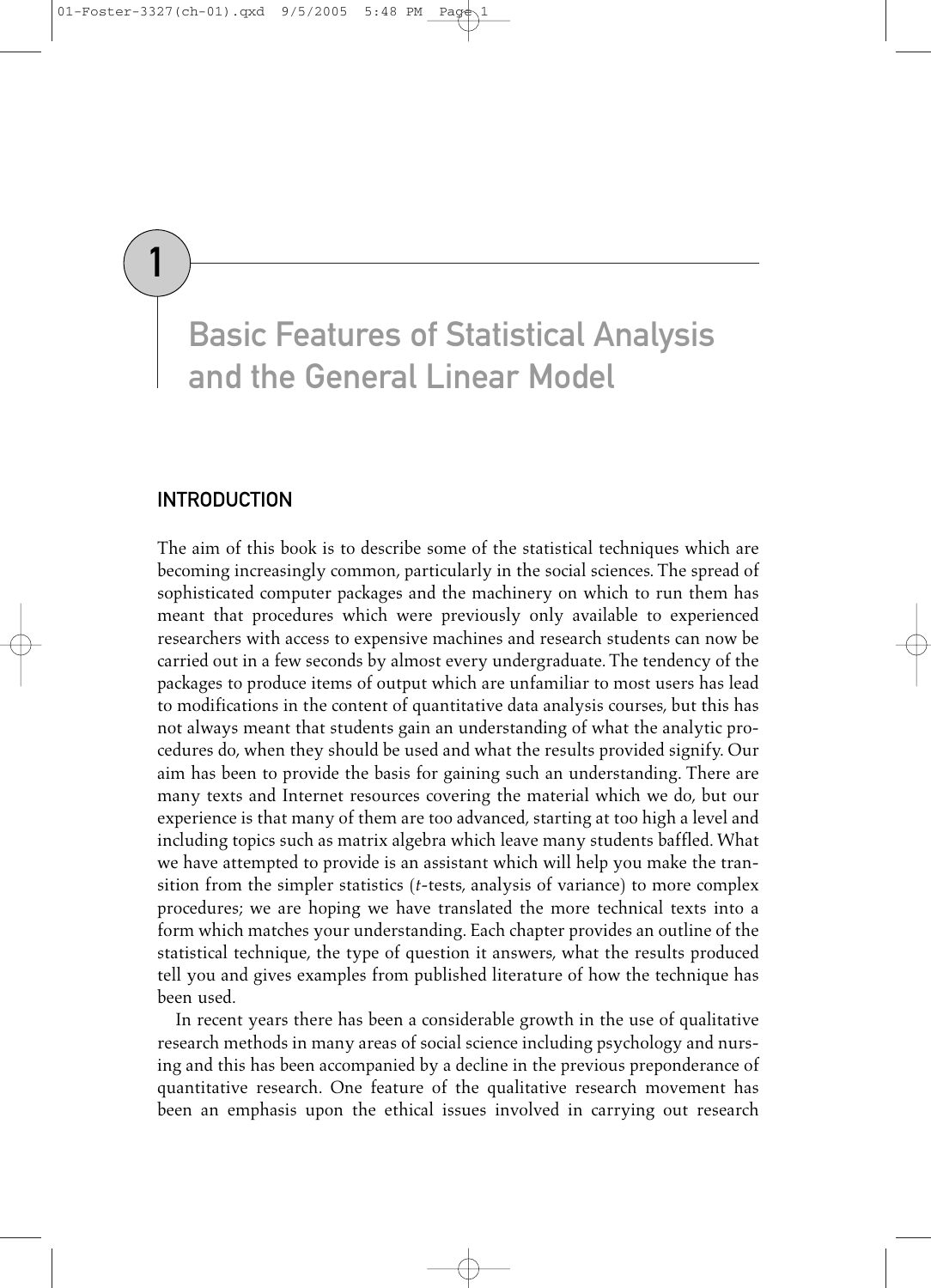involving people, the need to recognise that the participants own their data and that they should have an input – even perhaps a veto – over the interpretations made of it and the uses to which it is put. This concern has rejuvenated the ethical debate within quantitative research and brought back an awareness of the need to ensure that participants give informed consent to taking part, that they are not studied unknowingly or covertly, that they have the right to confidentiality and anonymity. This is not the place to discuss the ethics of research, but it is only proper that we should urge those considering quantitative research to be aware of the ethical guidelines applicable to their discipline and ensure they abide by them. Gathering the data which lends itself to quantitative analysis is not a value-free activity even if 'number crunching' may in itself appear to be so.

Before describing the more complex statistical techniques, we begin by recapitulating the basics of statistical analysis, reminding you of the analysis of variance and outlining the principles of the general linear model (GLM) which underpins many of the techniques described later.

# BASIC FEATURES OF STATISTICAL ANALYSIS

# Experiments or correlational research designs

In an experiment using a between-subjects design, the participants are randomly allocated to different levels of the independent variable and if all other variables are controlled by being kept constant or by the design of the experiment then it is assumed that any differences in the dependent variable measures are due to the independent variable. (This is a gross simplification of how to design an experiment!) But in many or even most fields of investigation it is impossible to carry out a true experiment because it is impossible to control the conditions, impossible to allocate participants randomly to conditions or ethically unacceptable to do so. One is then forced to consider an alternative type of investigation such as a pseudo-experiment or a correlational study in which data on independent and dependent variables is collected (often simultaneously) and the relationships between them are investigated.

Experiments typically involve analysing the data for differences: did group A score differently from group B on the dependent variable? Correlational studies usually involve analysing the data for correlations or associations: did those who score highly on measure X also score obtain high scores on measure Y?

# Independent and dependent variables

Independent variables are those aspects of the respondents or cases which you anticipate will affect the output measure, the dependent variable. An independent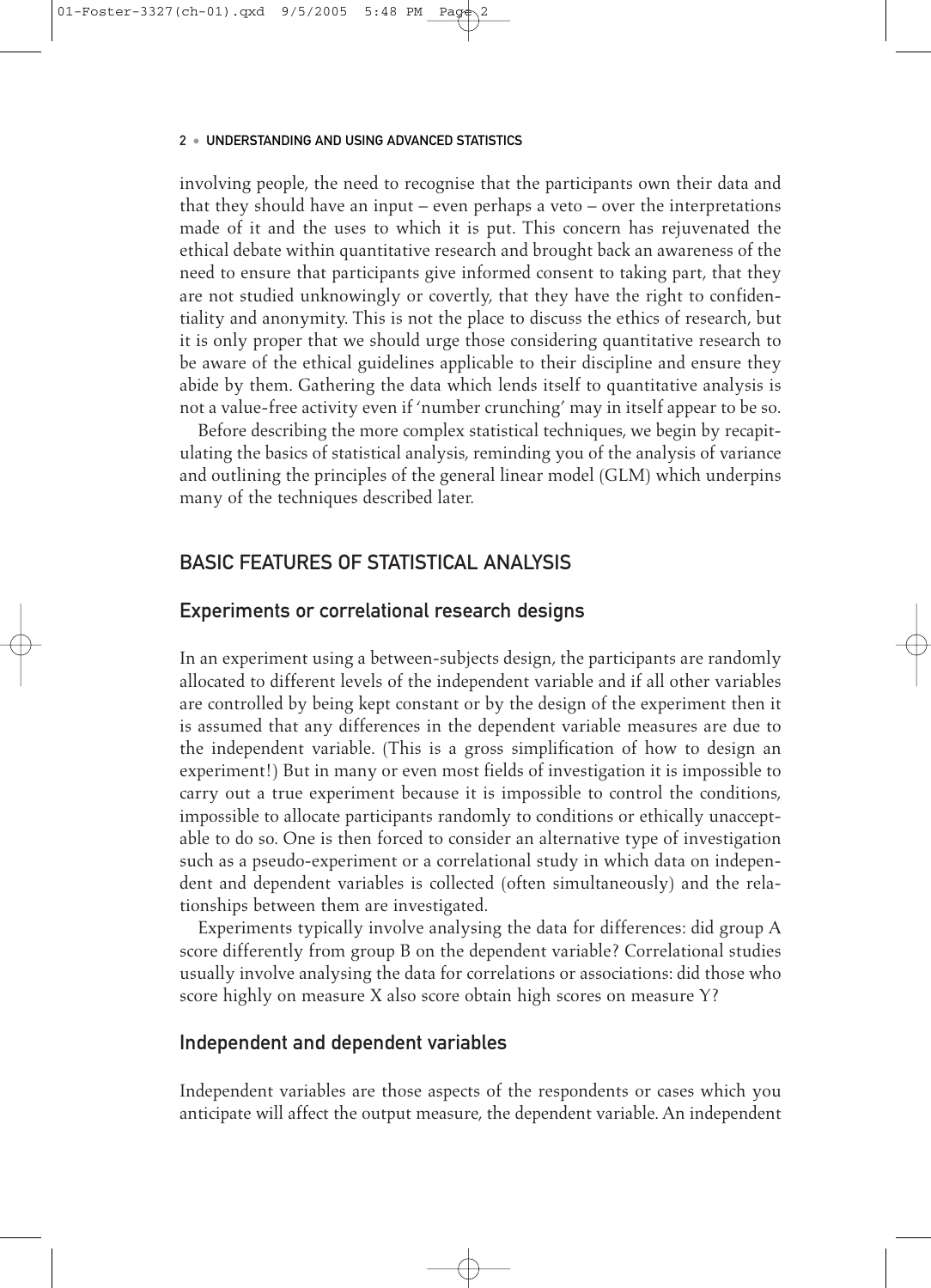variable is often the 'grouping' variable which divides people, respondents or cases into separate groups. This division may be based on experimental conditions or it may be some characteristic of the participants such as their age group, sex, economic status. When the independent variable involves different participants in each group, it is referred to as a between-subjects variable. Alternatively, the independent variable may be a number of experimental conditions where all participants take part in every condition. If this is the case, the variable is a within-subjects factor and a repeated measures design is being used. A mixed design is where there are at least two independent variables, and one is between subjects while one is within subjects.

The dependent variable is usually a continuous variable such as a measure of performance on an experimental task or a score on a questionnaire which the researcher proposes is affected by the independent variables. In some types of research, the dependent variable is categorical, which means participants are divided into categories such as surviving and not surviving or relapsing and not relapsing. The data is then frequencies: how many people fall into each category? The research may be concerned with finding which factors predict category membership, and then logistic regression may be used to analyse the data.

It is important not to confuse variables with their levels. An independent variable is the experimental manipulation or the dimension upon which the participants are categorised. For example, suppose we were testing the ability of boys and girls to do mental arithmetic when they were distracted by background noise which could be loud, quiet or not present at all. We would design the experiment so that our participants carried out a mental arithmetic task with loud noise, with quiet noise or without noise. There would be two independent variables: participant sex (male or female) and noise condition (loud, quiet, absent). The first independent variable has two levels (male or female) and the second independent variable has three levels. So this would be a  $2 \times 3$  (or  $3 \times 2$  since it does not matter in which order the numbers here are presented) experiment. The expression  $2 \times 3$ contains two digits, showing there are two independent variables. The actual digits, 2 and 3, indicate that one of the variables has two levels and the other has three levels.

# Types of data

There are essentially two types of data, frequency and numerical, depending on the type of measurement scale used. One type of measurement scale is categorical or nominal, where cases are allocated to categories such as 'male' and 'female', or 'recovering after 2 months', 'recovering after 6 months', 'not recovering'. This yields frequency data which is obtained if you count the number of cases or people in each category. The other type of measurement scale is quantitative or numerical: here you are measuring not how many people or cases fall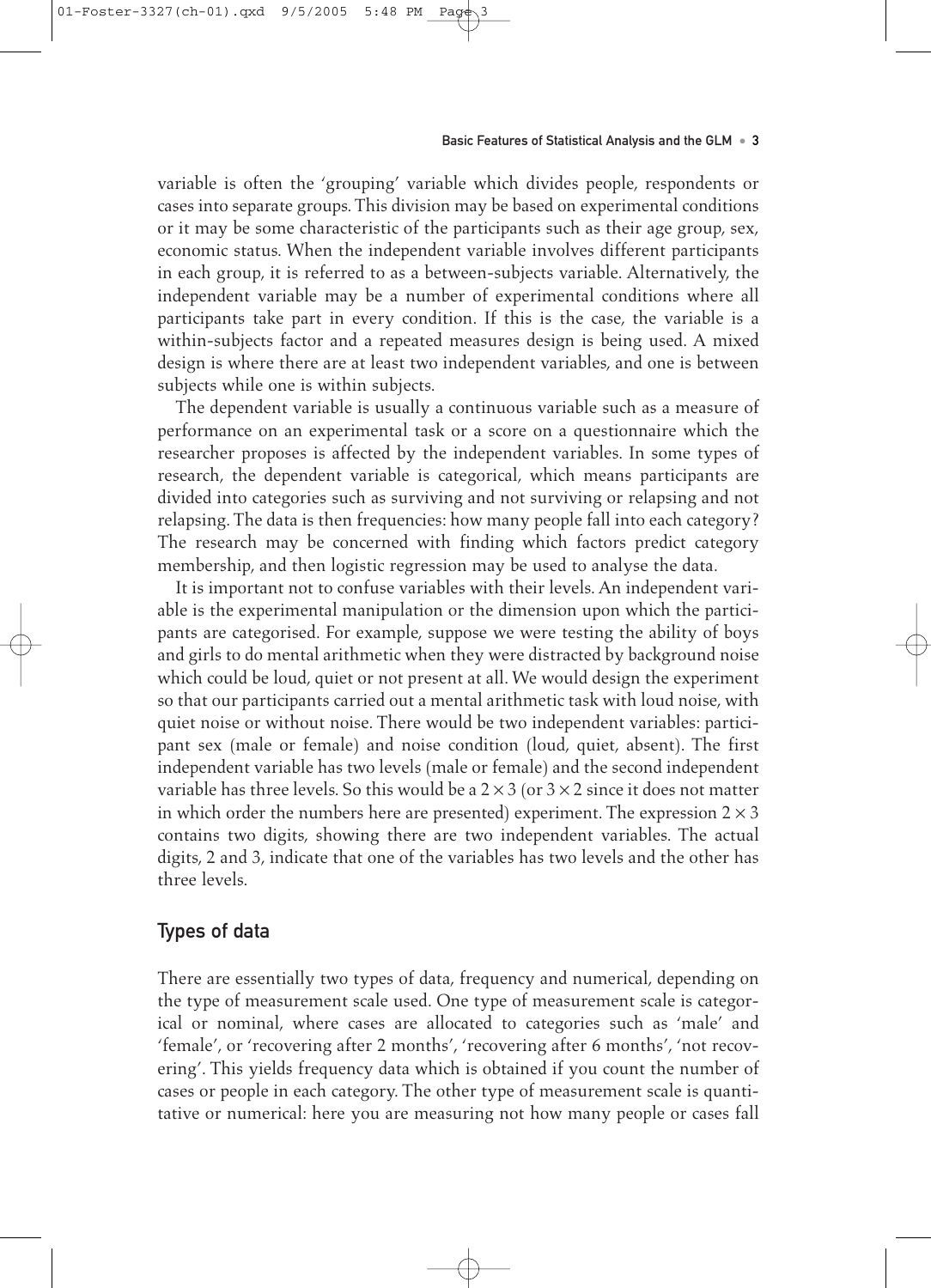into a particular category, but how much or how well they performed by assigning a numerical value to their performance, for example by recording the time taken to do a task or the number of questions answered.

In a nominal scale, the number is simply functioning as a label and the size of the number does not reflect the magnitude or order of the items. Telephone numbers are an example of a nominal scale, since the size of the number does not reflect anything about the size or order of the people who have those numbers. Similarly, in the example of performance under conditions of background noise described earlier, you might designate the loud noise condition as condition 1, the quiet noise condition as condition 2 and the no-noise condition as condition 3. Here the numbers are acting just as convenient labels for each condition or category and their size means nothing. When you have counted the number of cases in each category, you have frequency data which can be analysed using procedures such as chi-square, log–linear analysis or logistic regression.

Numerical data can be measured on a ratio, interval or ordinal scale. In a ratio scale there is a true zero and a number which is twice as large as another reflects the fact that the attribute being measured is twice as great. Ratio scales are rare in the social sciences unless one is using a measure of some physical feature such as height or time: someone who is 2 metres tall is twice as tall as someone who is 1 metre tall; someone who took 30 seconds to do a task took twice as long as someone who did it in 15 seconds. In an interval scale, the difference between two values at one point on the scale is the same as the difference between two equidistant values at another point on the scale: the usual example cited is the Fahrenheit scale where the difference between 15 and 20 degrees is the same as the difference between 5 and 10 degrees. There are few cases of interval scales in the social sciences (e.g. IQ is not an interval scale because the difference between an IQ of 100 and 105 is not the same as the difference between 70 and 75), although many examples of data being treated as though it were an interval scale. In an ordinal or rank scale, the size of the numbers reflects the order of the items as in a race where first came before second and second before third. But this information tells you nothing about the intervals between the scale points: first may have been just in front of second with third trailing far behind. In practice, the distinction between ratio and interval scales is widely ignored but ordinal or rank data is treated differently by using non-parametric procedures.

# Non-parametric and parametric analyses

There are two groups of statistical techniques: parametric and non-parametric. Non-parametric techniques are considered distribution free, meaning that they do not involve any assumptions about the distribution of the population from which the sample of dependent variable measures is drawn. (It does not, for example, have to be normally distributed.) Non-parametric techniques are used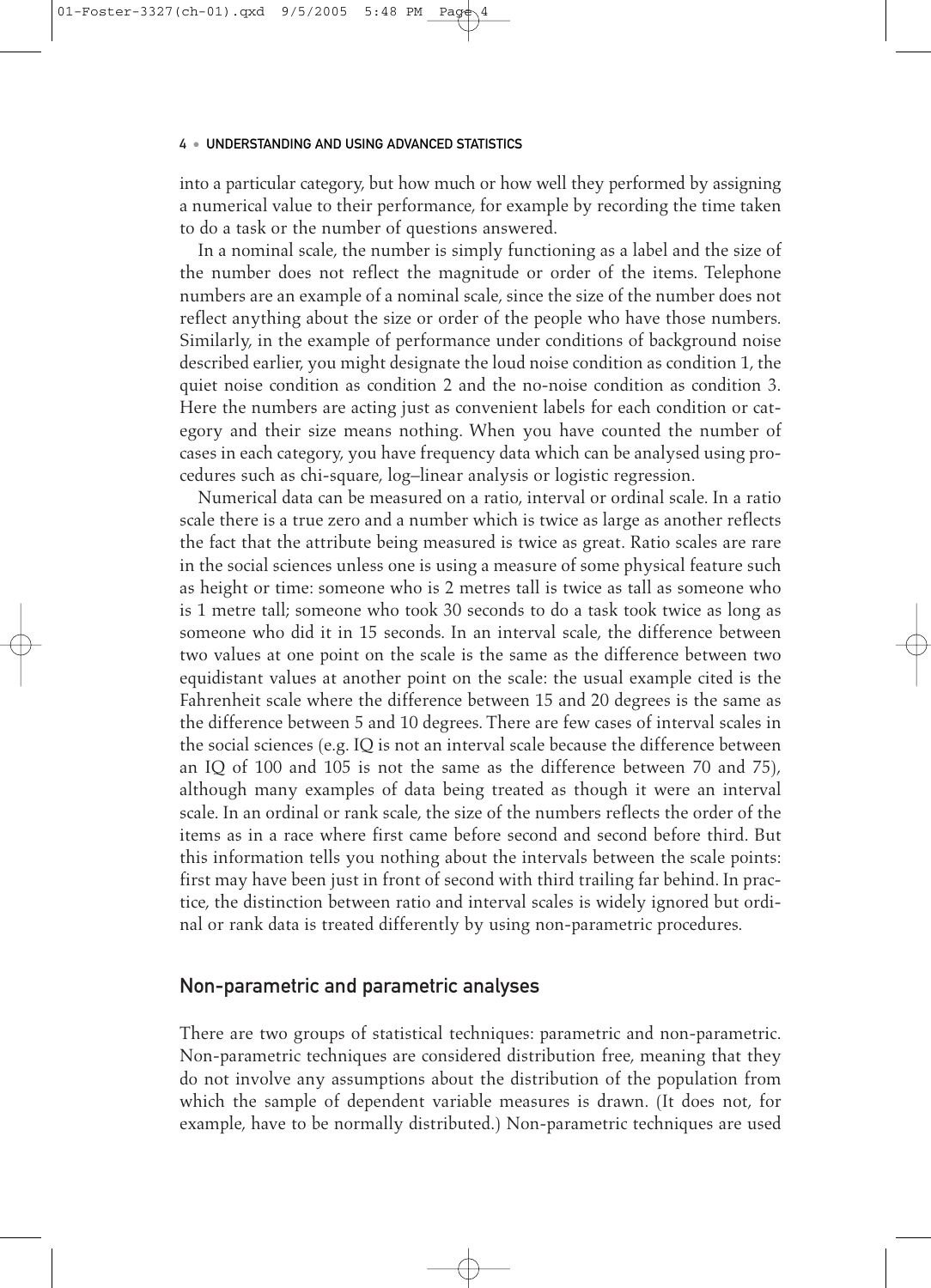with frequency data and when the dependent variable has been measured on an ordinal (rank) scale. If the dependent variable has been measured on an interval scale but does not fulfil certain assumptions described below, it can be transformed into ordinal data and the non-parametric techniques can then be applied.

01-Foster-3327(ch-01).qxd 9/5/2005

The parametric tests are generally considered more powerful, offer greater flexibility in analysis and address a greater number of research questions. The majority of the statistical techniques outlined in this book require that the dependent variable measures meet the requirements for being parametric data, which are:

- 1 the dependent variable is measured on either an interval or a ratio scale;
- 2 scores on the dependent variable approximate to a normal distribution or are drawn from a population where the variable can be assumed to be normally distributed;
- 3 scores on the dependent variable show homogeneity of variance between groups of participants.

Regarding point 1, strictly speaking parametric analysis should only be performed on continuous interval or ratio data but in practice many types of data are taken to be interval even if one could reasonably argue that they are not. An example is where a Likert scale has been used to measure attitudes. This is where participants are presented with a statement such as 'The death penalty is morally acceptable' and indicate their response by indicating how far they agree or disagree with it using a five- or seven-point scale with one end of the scale indicating 'strongly agree', and the other indicating 'strongly disagree'. If the data is ordinal (ranks), then non-parametric analysis is needed.

Concerning point 2, parametric statistical analysis is based on the assumption that the scores come from a normal distribution, meaning that if one could obtain the scores from the population then they would be normally distributed. Of course one does not know the distribution in the population, only the distribution in the sample one has. So it is necessary to check whether these approximate to a normal distribution. This can be done by plotting the distribution and examining it to see if it is more or less normal. The shape of the distribution can be evaluated in terms of skewness and kurtosis. Skewness reflects the positioning of the peak of the curve (is it in the centre?) and kurtosis refers to the height of the tails of the curve (is the curve too flat?). Statistical packages may give indices of skew and kurtosis; the values should be close to zero.

On point 3, homogeneity of variance is the assumption that the amount of variance is the same in the different sets of scores of the participants. It can be assessed using Levene's test for homogeneity of variance which gives a *t* value: if *t* is significant, the groups differ in their variances, that is there is heterogeneity of variance. If you are comparing groups of equal size, heterogeneity of variance is not important, but for groups of unequal sizes it needs to be dealt with. This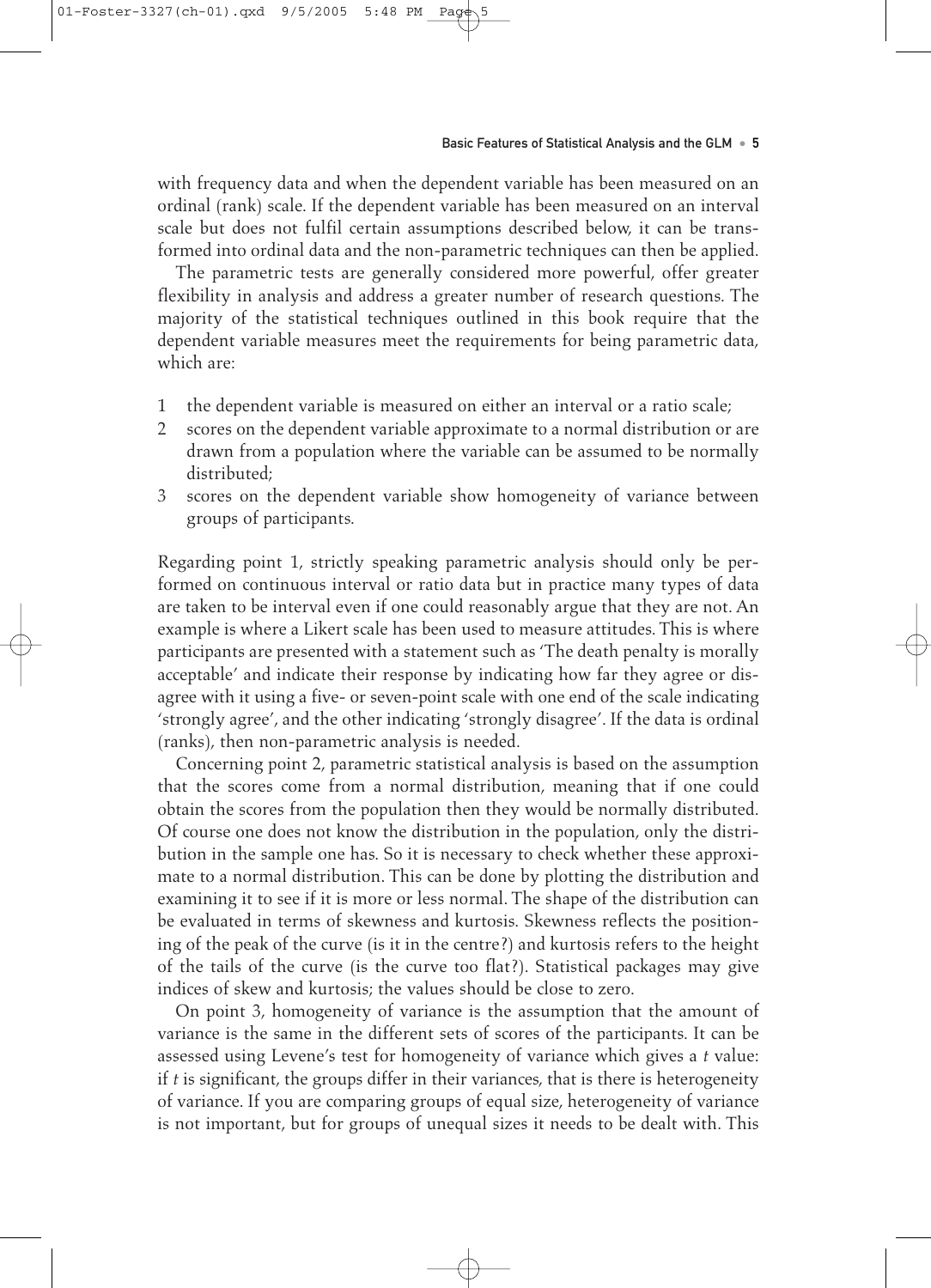can be done in a number of ways including transforming the scores, using a more stringent significance level (perhaps 0.01 rather than 0.05), applying a non-parametric procedure.

# Statistical significance

Probability testing is at the centre of statistical analysis and is essentially concerned with deciding how probable it is that the results observed could have been due to chance or error variation in the scores. To make the explanation simpler, we shall take the case of testing to see whether there is a difference between two groups of respondents. Suppose we have measured the amount of concern people have with their body image using a questionnaire in which a high score indicates a high level of concern, and done this for a group of women and for a group of men. The null hypothesis states that there is no difference between the scores of the two groups. The research (or alternative) hypothesis states that there is a difference between the scores of the two groups. The research hypothesis may predict the direction of the outcome (e.g. women will have a higher score than the men) in which case it is a directional or one-tailed hypothesis. Or the research hypothesis may just predict a difference between the two groups, without specifying which direction that difference will take (e.g. women and men will score differently from one another) in which case it is referred to as a non-directional or two-tailed hypothesis.

In our example, we want to know how likely it is that the difference in the mean scores of the women and men was the result of chance variation in the scores. You will probably recognise this as a situation in which you would turn to the *t*-test, and may remember that in the *t*-test you calculate the difference between the means of the two groups and express it as a ratio of the standard error of the difference which is calculated from the variance in the scores. If this ratio is greater than a certain amount, which you can find from the table for *t*, you can conclude that the difference between the means is unlikely to have arisen from the chance variability in the data and that there is a 'significant' difference between the means.

It is conventional to accept that 'unlikely' means having a 5% (0.05) probability or less. So if the probability of the difference arising by chance is 0.05 or less, you conclude it did not arise by chance. There are occasions when one uses a more stringent probability or significance level and only accepts the difference as significant if the probability of its arising by chance is 1% (0.01) or less. Much more rarely, one may accept a less stringent probability level such as 10% (0.1).

In considering the level of significance which you are going to use, there are two types of errors which need to be borne in mind. A Type I error occurs when a researcher accepts the research hypothesis and incorrectly rejects the null hypothesis. A Type II error occurs when the null hypothesis is accepted and the research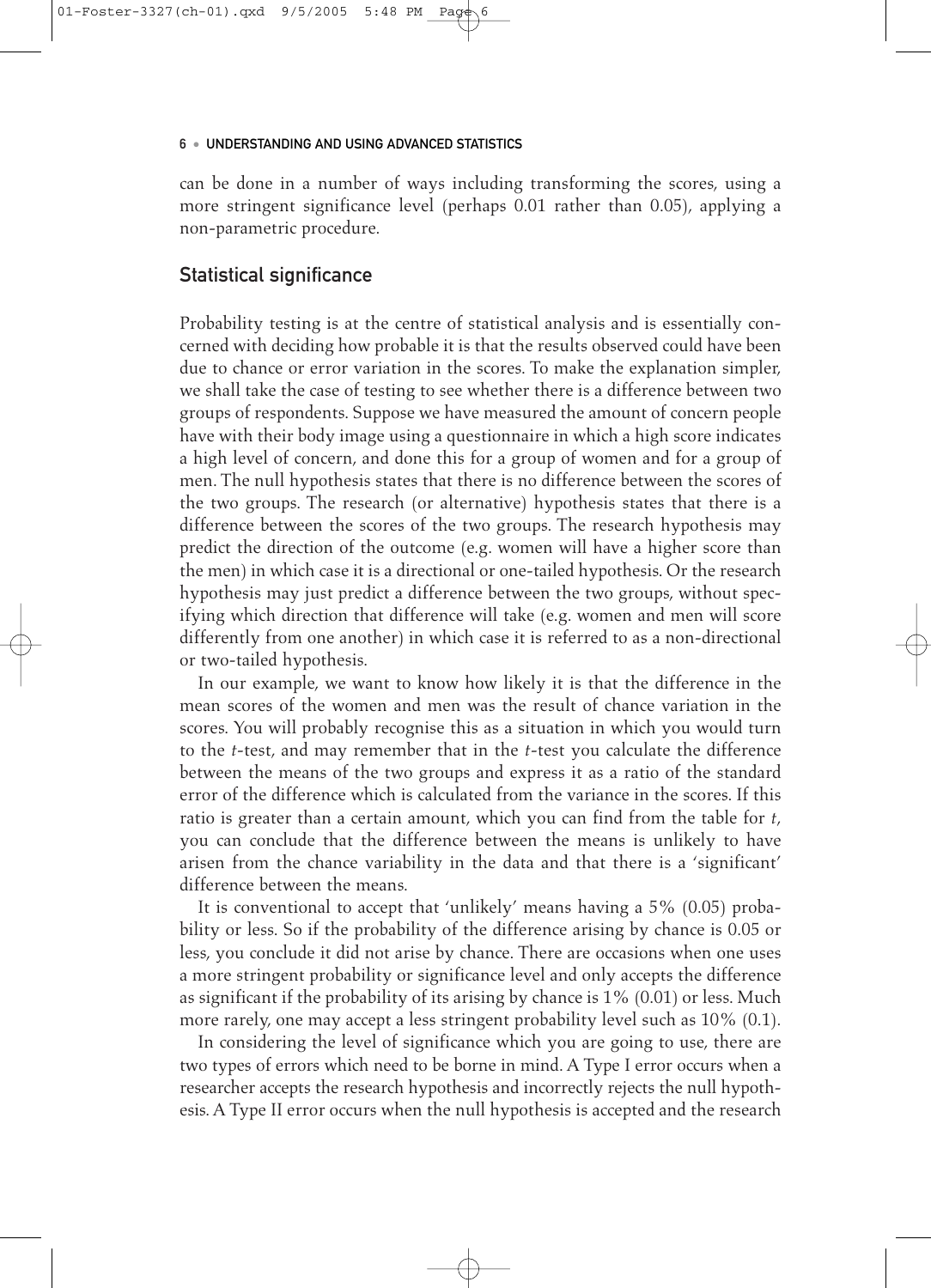hypothesis is incorrectly rejected. When you use the 5% (0.05) significance level, you have a 5% chance of making a Type I error. You can reduce this by using a more stringent level such as 1% (0.01), but this increases the probability of making a Type II error.

When a number of significance tests are applied to a set of data it is generally considered necessary to apply some method of correcting for multiple testing. (If you carried out 100 *t*-tests, 5% of them are expected to come out 'significant' just by chance. So multiple significance testing can lead to accepting outcomes as significant when they are not, a Type I error.) To prevent the occurrence of a Type I error some researchers simply set the significance level needed to be reached at the 1% level, but this does seem rather arbitrary. A more precise correction for multiple testing is the Bonferroni correction in which the 0.05 probability level is divided by the number of times the same test is being used on the data set. For example, if four *t*-tests are being calculated on the same data set then 0.05 would be divided by 4 which would give a probability level of 0.0125 which would have to be met to achieve statistical significance.

# RECAPITULATION OF ANALYSIS OF VARIANCE (ANOVA)

ANOVAs, like *t*-tests, examine the differences between group means. However, an ANOVA has greater flexibility than a *t*-test since the researcher is able to use more than two groups in the analysis. Additionally ANOVAs are able to consider the effect of more than one independent variable and to reveal whether the effect of one of them is influenced by the other: whether they interact.

Variance summarises the degree to which each score differs from the mean, and as implied by the name ANOVAs consider the amount of variance in a data set. Variance potentially arises from three sources: individual differences, error and the effect of the independent variable. The sources of variance in a set of data are expressed in the sum of squares value in an ANOVA. In a between-groups analysis of variance, the between-groups sum of squares represents the amount of variance accounted for by the effect of the independent variable with the estimate of error removed. The sums of squares are divided by the corresponding degrees of freedom to produce the mean square between groups and the mean square within groups. The ratio between these two figures produces a value for *F*. The further away from one the *F* value is, the lower the probability that the differences between the groups arose by chance and the higher the level of significance of the effect of the independent variable.

Repeated measures ANOVAs occur when the participants complete the same set of tasks under different conditions or in longitudinal studies where the same tasks are completed by the same participants on more than one occasion. There are additional requirements which need to be met in order to ensure that the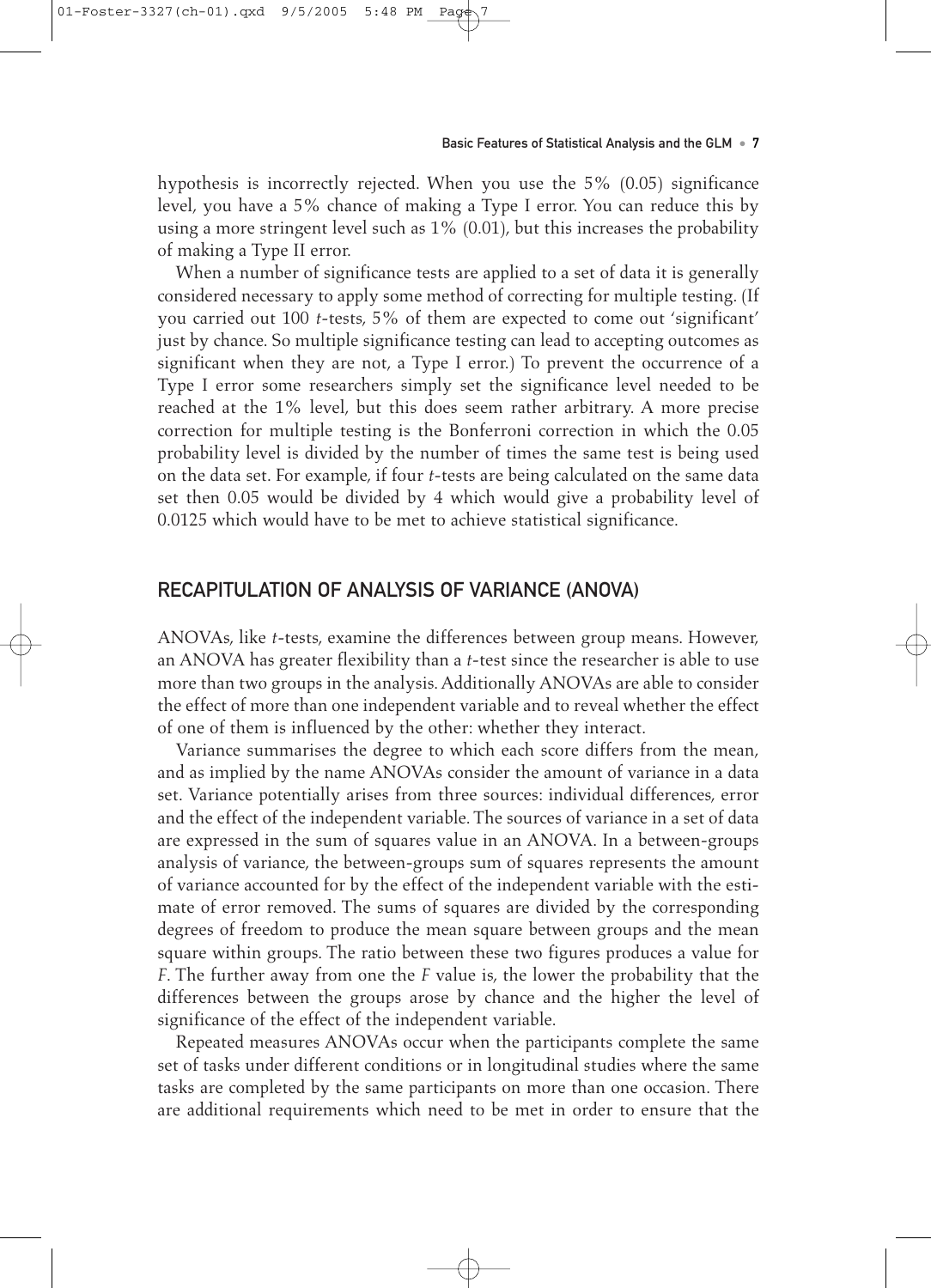| Noise | Sex of participants |         |
|-------|---------------------|---------|
|       | Males               | Females |
| Loud  | 9.46                | 10.34   |
| Quiet | 12.32               | 12.11   |
| None  | 12.82               | 17.23   |

Table 1.1 Hypothetical data from an experiment comparing the effects of distracting noise on mental arithmetic performance for males and females

results from a repeated measures ANOVA are reliable. One of these is known as sphericity and tests for it are given in the output from the computerised statistical packages used to analyse data. If the test is significant, sphericity is a problem within the data. Sphericity is concerned with the similarity of the relationship between the dependent and independent variables in a repeated measures design. If the relationship between them changes over repeated measures of the dependent variable, the assumption of sphericity is violated and this will increase the chances of a Type I error occurring. To overcome violation of this assumption a stricter significance value can be set, or one can use corrections such as the Greenhouse–Geisser, Huynh–Feldt and lower bound epsilon formulae which adjust the degrees of freedom. (Statistical packages will print these adjusted degrees of freedom.)

## Main effects, simple effects, Interaction

Our hypothetical experiment on boys and girls doing mental arithmetic with loud background noise, quiet noise or no noise would yield six means as illustrated in Table 1.1, where the numbers represent the number of mental arithmetic problems solved and have just been made up for the purpose of helping us explain some of the concepts. One would anticipate using analysis of variance to analyse a set of data like this.

When using ANOVA models, terms such as main effects, interactions and simple effects are encountered. It is worth reminding ourselves what these mean (especially as the concept of interactions seems to baffle many students).

A significant main effect demonstrates that an independent variable influences the dependent variable. In this example, a significant main effect of noise would establish that there was a difference between the overall means for the three noise conditions of loud, quiet and none. However, it does not establish which of the independent variable groups are significantly different from one another. Is the loud condition significantly different from the quiet condition? Is it significantly different from the none condition? Is the quiet condition significantly different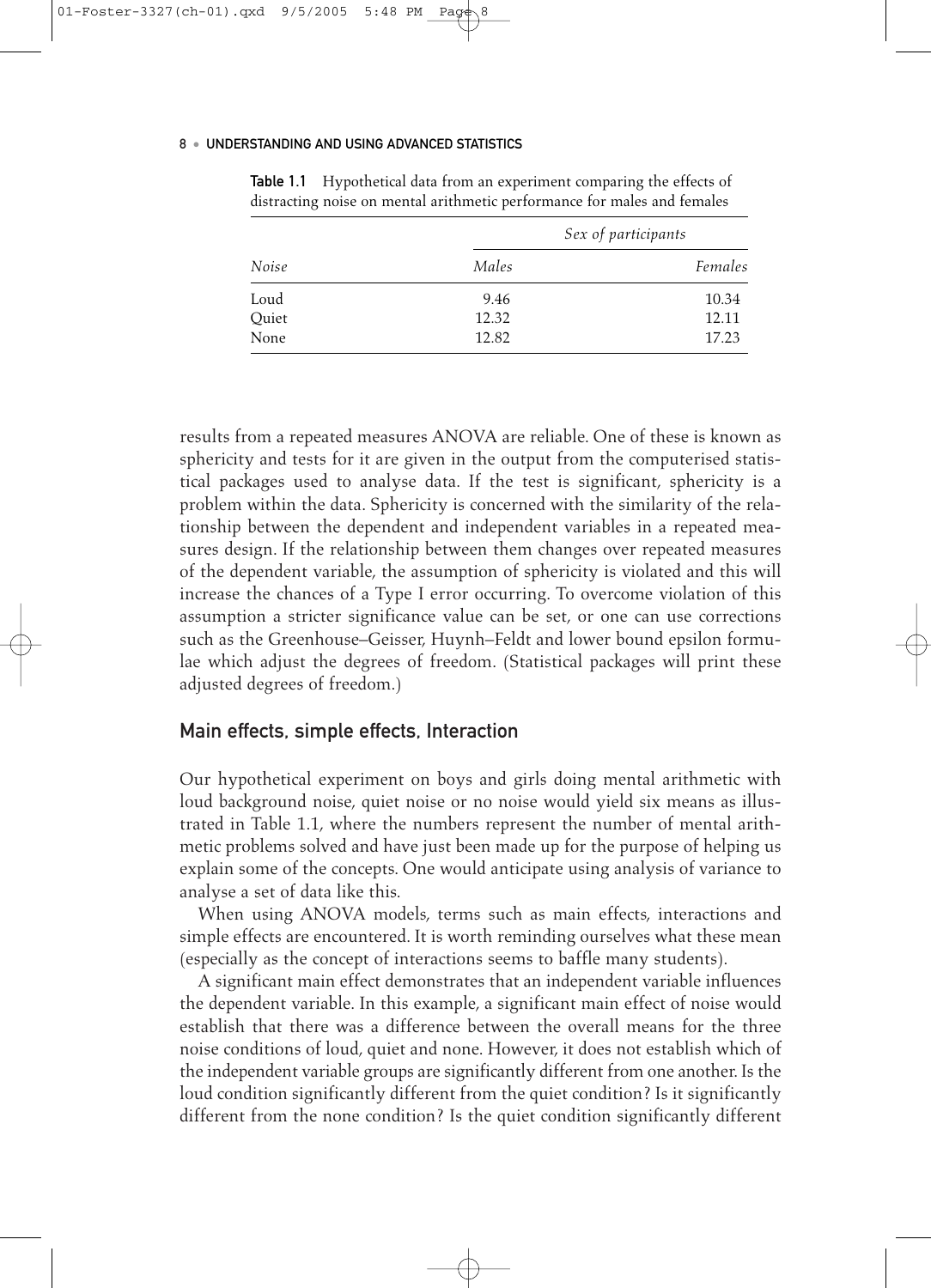



Figure 1.1 Graph of the (hypothetical) data from Table 1.1 showing an interaction

from the none condition? These questions are answered by testing the differences between the particular pairs of means of the groups using a priori or *post hoc* tests.

Whether to use a priori or *post hoc* tests depends on whether the researcher has previously stated the hypotheses to test. If you have honestly stated beforehand the comparisons between individual pairs of means which you intend to make, then you are entitled to use an a priori test such as a *t*-test. If you have looked at the data and then decided it looks worth comparing one mean with another, you have to use a *post hoc* test such as Newman–Keuls, Tukey or Scheffé.

An interaction occurs when the effect of one independent variable is affected by another independent variable. In our example, the difference between males and females seems to be greater in the none noise condition than it is in the loud or quiet conditions. This would be an interaction: the magnitude of the differences between levels on one variable (sex) is influenced by the level on the other variable (noise). (An interaction can be shown graphically if you plot the data as shown in Figure 1.1. The lines representing the data for the two sexes are not parallel, and this suggests an interaction.) Interactions can be two way, three way or more complex depending on the number of independent variables combining to have an effect on the dependent variable. A two-way interaction will contain two independent variables (as in our example), a three-way interaction will contain three, etc.

A simple effect refers to the effect of one independent variable at one particular level of the other independent variable. For example, in the data shown in Table 1.1, it looks as though there is a difference between the sexes under the none noise condition but not under the loud or quiet conditions. You could test the differences between the sexes for each noise condition separately, and would then be testing simple effects. Usually you only look at simple effects if you have found a significant interaction.

An example of ANOVA, which is frequently used in research, is provided by Burgess et al. (2003) who measured attachment style between young children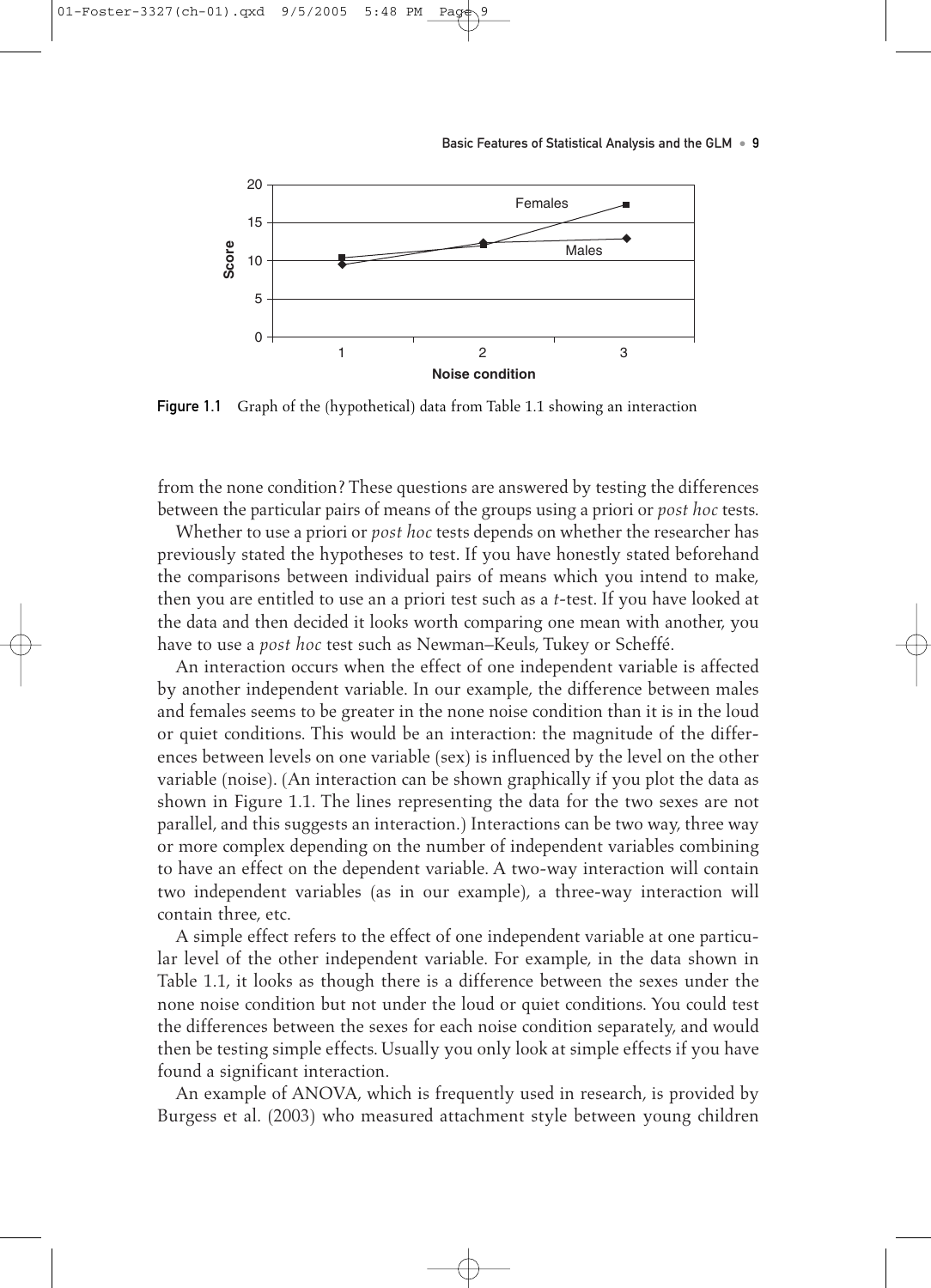

Figure 1.2 The ANOVA considering the effect of attachment style and gender on oral inhibition in a group of children considered in Burgess et al. (2003)

and their parents at 14 months of age and classified the children into three attachment style groups: insecure–avoidant (A), securely attached (B) and insecure–ambivalent (C). ANOVA was used to examine the effects of attachment style on oral inhibition measured at 24 months. Burgess et al. also entered gender into the model as they thought that it may be an additional factor which could influence oral inhibition. (Including gender in the analysis demonstrates a useful aspect of ANOVA: it allows a consideration of extraneous variables, namely uncontrollable variables which may influence the outcome measure.) So this was a  $2 \times 3$  between-groups ANOVA. The aspects of the data considered by this ANOVA are demonstrated in Figure 1.2.

The authors reported that gender did not have a significant main effect on oral inhibition nor did it interact with attachment style, so the analysis was repeated with gender removed. They reported a trend for a main effect of attachment group on oral inhibition. Since the hypothesis which they made regarding the effect of attachment style on oral inhibition was one tailed (i.e. they had predicted the direction of the relationship), they performed *post hoc* analysis to determine whether the directional nature of the relationship was found even though the main effect was only significant at a trend level. When considering their *post hoc* analysis, the authors reported the mean difference between the groups which proved to be significantly different from one another.

# THE GENERAL LINEAR MODEL

The general linear model (GLM) is not a discrete statistical technique itself but the statistical theory which underpins many parametric techniques. The general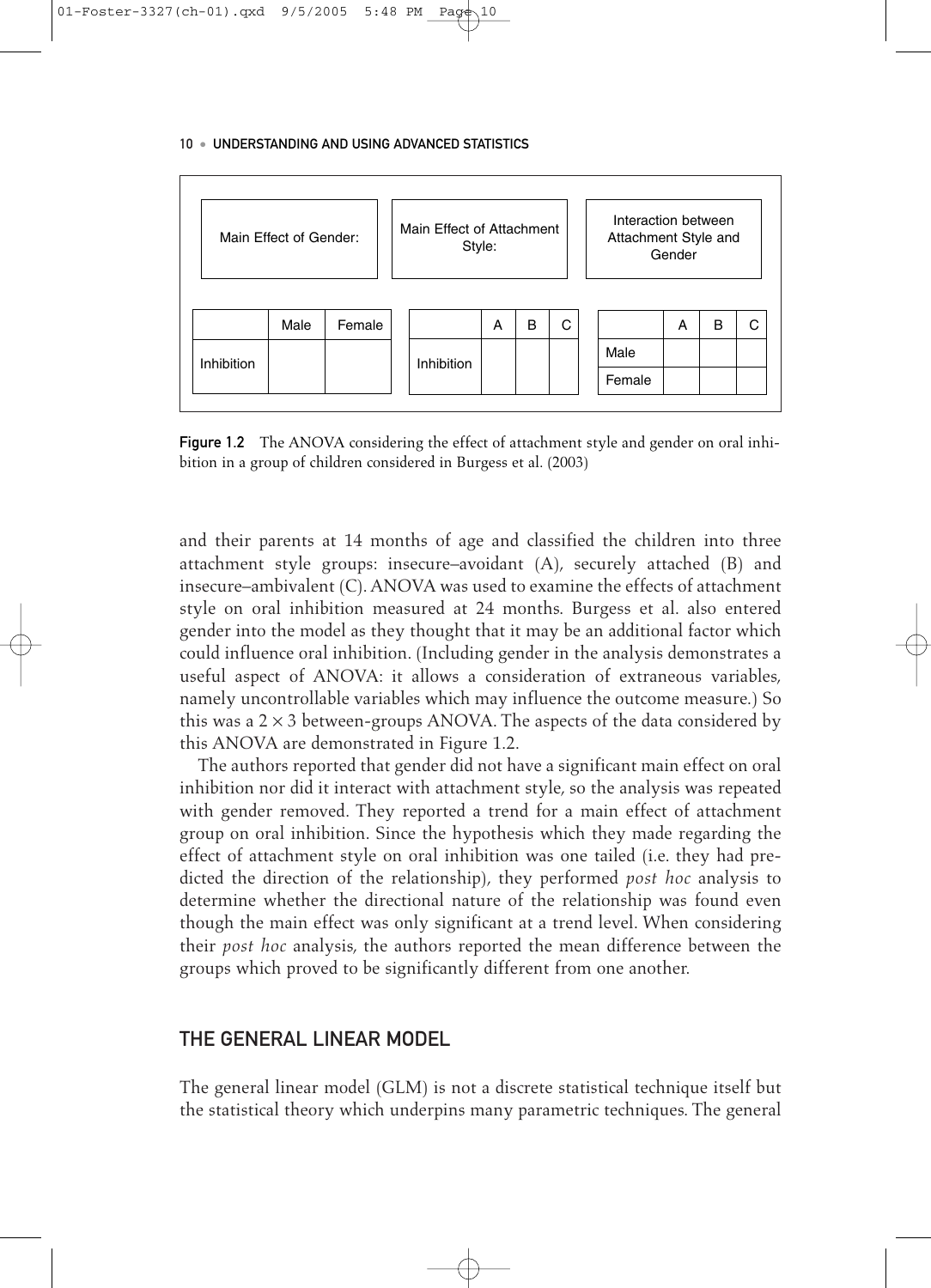aim of methods underpinned by the GLM is to determine whether the independent variable(s) affect or relate to the dependent variable(s). The GLM is summarized by the regression equation which is:

$$
Y = c + bX
$$

In the equation *c* is the value of *Y* when *X* is zero, and *b* is the slope of the curve or the amount by which *X* must be multiplied to give the value of *Y*.

The equation basically means that the dependent variable, *Y*, is related to the independent variable *X*. The fundamental notion that the dependent variable is related to the independent variable also applies to the ANOVA. When you are comparing the means of groups of respondents, as in the example of arithmetic performance under different levels of background noise mentioned earlier, you are actually proposing that the levels of the independent variable affect the dependent variable. So analysis of variance can be seen as a form of regression, and regression, correlation and the comparison of means in the ANOVA share the same underlying concepts. This is why we can say we have a general model. Whichever GLM technique is being used, it is assumed that the relationship between the independent and dependent variables is linear in nature – and so we have the notion of a GLM.

When variables are entered into one of the statistical techniques which use the GLM, it is assumed they have an additive effect, which means they each contribute to the prediction of the dependent variable. For example, when three variables are placed into a regression model (or equation) the second variable adds to the predictive value of the first, and the third adds to the predictive value of the second and first combined. (The independent contribution of each variable is assessed by considering the additional variance accounted for or explained by the model when each variable is added.)

# When do you need the GLM?

The GLM underlies a number of commonly used statistical techniques. Those which are explained in this book are:

Analysis of variance (ANOVA) Analysis of covariance (ANCOVA) Multivariate analysis of variance (MANOVA) Multivariate analysis of covariance (MANCOVA) Regression Multiple regression Log–linear analysis Logistic regression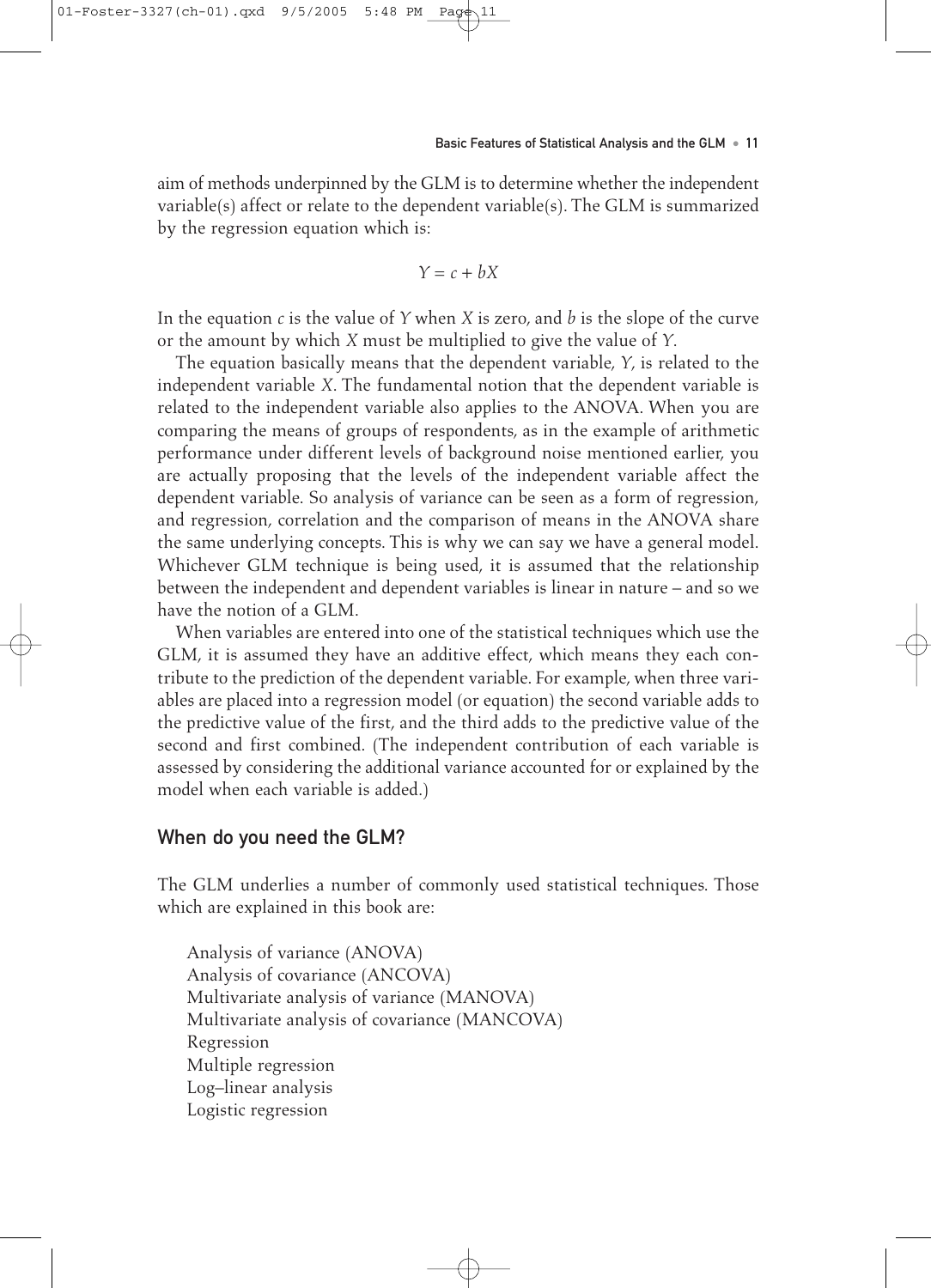Factor analysis Structural equation modelling Survival analysis

ANOVA examines differences between three or more groups of participants or conditions. There is at least one independent variable, which consists of different categories, and a numerical (continuous) dependent variable. (In the example used earlier, mental arithmetic scores formed the dependent variable. Sex of participant and level of background noise formed the independent variables.) The ANOVA determines whether the amount of variance between the groups is greater than the variance within the groups; that is, whether the effect of the independent variable is greater than the effect of individual differences. In an independent measures (between-subjects) design, different participants take part in each condition. ANOVA can be used in repeated measures (within-subjects) studies where the same subjects take part in all of the experimental conditions and when a study has used a mixed design, where some of the independent variables are within subjects and some are between subjects.

ANCOVA is an extension of ANOVA in which a covariate, another relevant variable for which data is available, is classed as an additional independent variable. ANCOVA allows the researcher to 'control' for the effect of the additional variable(s) which may have had an impact on the outcome. For example, Bautmans et al. (2004) used an ANCOVA to examine whether the age of the participants was a potential covariate for the relationship they had found between the health category of elderly respondents and distance walked in 6 minutes. Even after correcting for age using the ANCOVA, the distance walked in 6 minutes decreased with health category so the authors concluded that the existence of pathology rather than increasing age was responsible for decreasing the exercise capacity of the elderly.

MANOVA and MANCOVA are extensions of ANOVA and ANCOVA which are used when there are multiple continuous dependent variables in the analysis.

Regression involves correlations, which are concerned with the relationship between pairs of variables. The type of data determines the correlation which it is appropriate to use. Pearson's product moment coefficient is a parametric correlation which expresses the relationship between two numerical continuous variables. If there is at least one dichotomous variable, the point biserial is appropriate. One would use this, for example, to correlate height with sex. When both variables are dichotomous, such as correlating sex with whether people are or are not smokers, the phi-correlation is required.

In multiple regression there is a single dependent variable predicted from a number of independent variables. Two-group logistic regression is an extension of multiple regression which is used when the dependent variable is dichotomous. Polychotomous logistic regression is necessary if the dependent variable consists of more than two categories.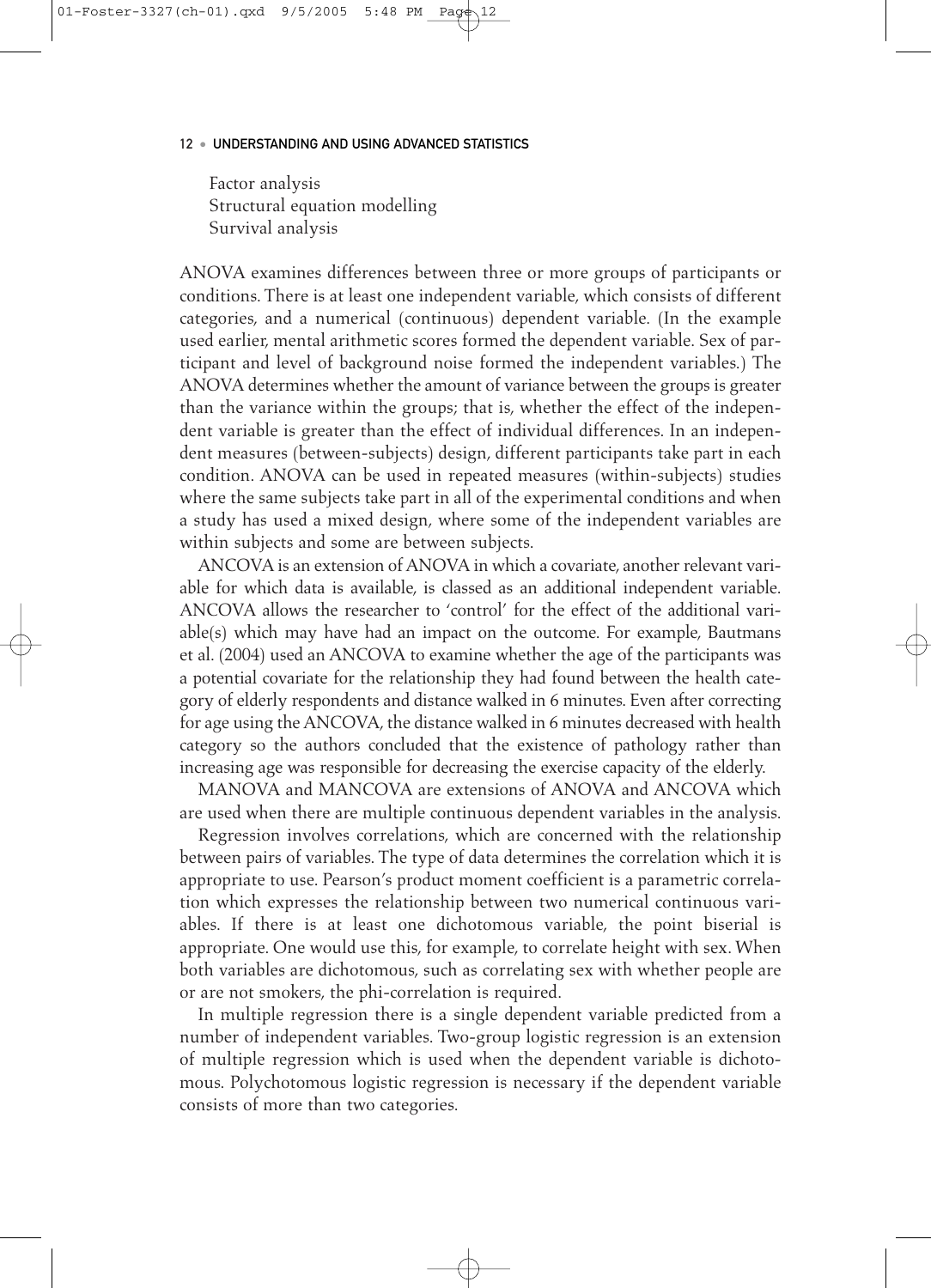Log–linear analysis is used to analyse contingency tables or cross-tabulations where more than two variables are included. (If there are just two variables, the chi-square test is often appropriate.)

Logistic regression analysis predicts the values of one dependent variable from one or more independent (predicting) variables when the dependent variable is dichotomous (meaning that it divides the respondents or cases into two exclusive groups such as having a particular illness or not having it). It is used to identify which predictor variables do predict the outcome.

Factor analysis and principal components analysis are a group of techniques which seek to reduce a large number of variables (e.g. questionnaire items or the diagnostic criteria for a psychiatric illness) to a few factors or components.

Structural equation modelling includes a number of statistical techniques and is referred to by a variety of names: causal modelling, causal analysis, simultaneous equation modelling, analysis of covariance structures. It is the most flexible statistical approach using the GLM and is able to deal with multiple independent and dependent variables of categorical or continuous data. Two analytic techniques which use structural equation modelling, path analysis and confirmatory factor analysis, are considered discrete types of this analysis.

Survival analysis is also known (rather perversely) as failure analysis. In medicine, it may be used to examine how long it takes before cancer patients go into remission when receiving one type of treatment versus another. In industry it is used to examine the length of time taken for a component to fail under particular conditions. It can take into account many independent variables such as demographics, environmental conditions, treatment received, etc., depending on the research question.

# **SUMMARY**

In an experiment, participants are randomly allocated to different conditions which form the different levels of the independent variable. In a correlational study, participants are not randomly allocated to different conditions; data on the independent and dependent variables is collected for the respondents and the relationships between them are investigated.

There are two types of data: frequency and numerical. Frequency data involves counting how many people fall into a particular category. Numerical data involves measuring how well people performed by assigning a numerical value to their performance.

ANOVAs examine the differences between group means when there are more than two groups, are able to consider the effect of more than one independent variable and can reveal whether the effect of one of them is influenced by the other.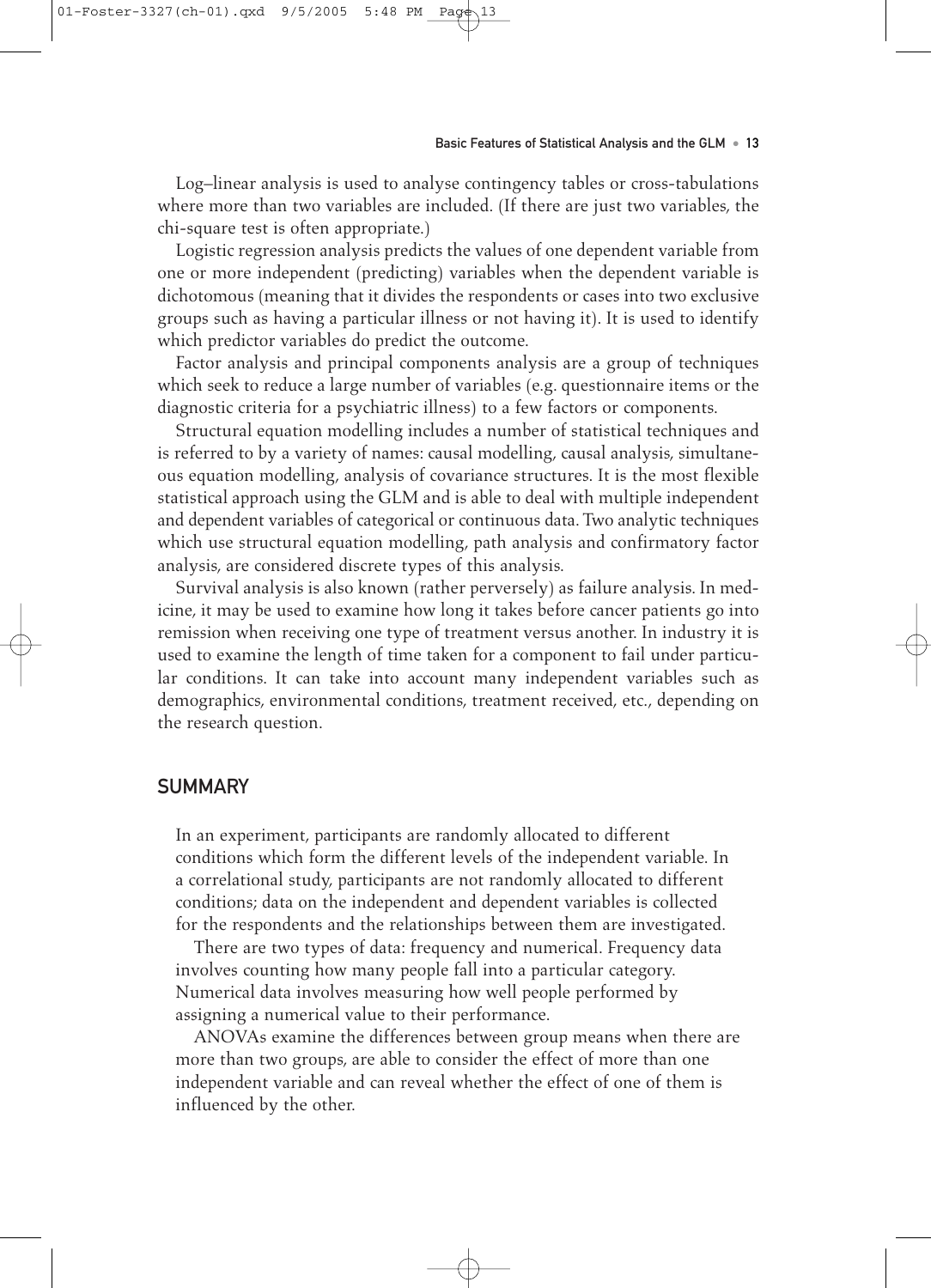The general linear model (GLM) is a statistical theory which underpins many parametric analytic techniques. The general aim of methods underpinned by the GLM is to determine whether the independent variable(s) affect or relate to the dependent variable(s).

# **GLOSSARY**

Dependent variable the output measure of performance.

**Frequency data** a count of the number of cases or people in each category.

Homogeneity of variance when the amount of variance is the same in the different sets of scores of the participants.

Independent variable those aspects of the respondents, which may be the experimental condition they undergo, which are anticipated will affect the dependent variable (output measure).

Interaction when the effect of one independent variable is influenced by another independent variable.

Levels of an independent variable the number of categories into which an independent variable has been divided.

Numerical data obtained by measuring how well people performed by assigning a numerical value to their performance.

## **REFERENCES**

- Bautmans, I., Lambert, M. and Mets, T. (2004). The six-minute walk test in community dwelling elderly: influence of health status. *BMC Geriatrics*, 23, 6.
- Burgess, K.B., Marshall, P.J., Rubin, K.H. and Fox, N.A. (2003). Infant attachment and temperament as predictors of subsequent externalizing problems and cardiac physiology. *Journal of Child Psychology and Psychiatry*, 44, 819–831.

# FURTHER READING

Harris, R.J. (2001). *A Primer of Multivariate Statistics*. London: Lawrence Erlbaum.

- Horton, R.L. (1978). *The General Linear Model: Data Analysis in the Social and Behavioral Sciences*. New York: McGraw-Hill.
- Jamieson, J. (2004). Analysis of covariance (ANCOVA) with difference scores. *International Journal of Psychophysiology*, 52, 277–282.